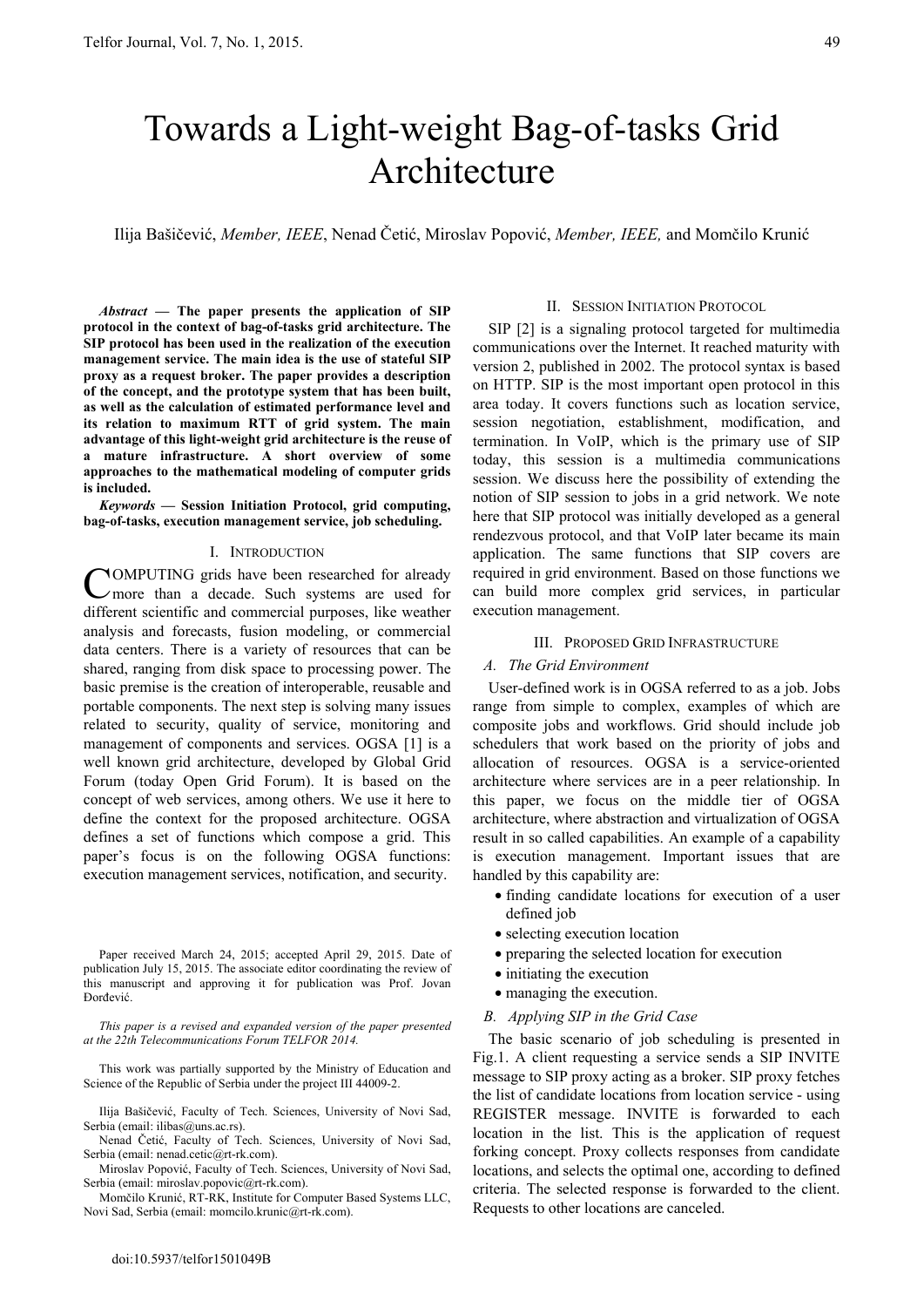The scenario presumes that candidate locations have been registered at location service. Each candidate location runs a SIP user agent. The client requesting the service also runs a SIP user agent. The advantage of this architecture is that location service (registering and querying for the list of locations) as well as rendezvous protocol (client requesting service from proxy, proxy dispatching the request to candidate locations, and in the last step handshake between the client and the selected location) are already implemented as part of SIP user agent, registrar and proxy. The only modification to SIP software layer is the procedure for selection of location among candidates that responded to the forwarded request.



Fig. 1. Proposed grid architecture.

The selection procedure is based on optimum criteria and depending on the design of SIP proxy can be implemented in the higher layer (using software hooks) which is technically a more reliable solution or by modifying the proxy software itself. In any case, the modifications are limited and localized. The INVITE message carries, besides typical SIP headers prescribed by standard, an additional body with the description of requested task. The description is textual, written in JSDL [3] language. JSDL [4] is a standard language for that purpose, proposed by Global Grid Forum. We note that in VoIP use of SIP, INVITE message carries a SDP [5] description of offered session in message body, so the only deviation from VoIP scenario (with respect to messages) is the use of JSDL text body instead of SDP. The next step after request distribution is as follows. The client requesting the service receives 200 OK, containing the location IP address. The client sends an ACK request to the selected job execution location. If needed, the client uses a re-INVITE mechanism to send additional data. In the re-INVITE mechanism, the client uses the IP address of server to send an INVITE message (carrying additional data in the body of message) directly to the server, without any intervention of proxy.

The architecture is proposed for bag-of-tasks applications [6] in which there is no communication between independent tasks. A basic requirement of the majority of computational activities is security. OGSA presumes the use of WS-Security protocols for purposes of authentication, authorization and message protection. Both application level and transport level (e.g. TLS) mechanisms are required in grid. SIP provides solutions, many of which are reused from HTTP. SIP includes mechanisms for authentication (both peer-to-peer, and peer-to-proxy) and allows encryption of parts of the message (most notably message body). Encryption of the whole message is not suitable, because SIP infrastructure elements along the message path (proxies) need access to some of the message headers. For this reason, SIP message syntax already provides for the transmission of user credentials, which is of interest in the grid case.

## *C. The realization of prototype system*

For the realization of SIP components we have used mjSIP [4]. It is an open source SIP protocol stack, developed in the Java programming language. The prototype system has been developed in the Eclipse development environment, as a set of plugins:

- client application that requests service
- server application that provides service (execution location)
- proxy application that acts as request broker (execution management service)
- JSDL plugin.
- SIP plugin, which is in fact mjSIP library, with certain modifications.

The most important class in JSDL plugin is JSDLParser, which maps JSDL data to Java classes (unmarshalling) and vice versa (marshalling). In SIP plugin UserAgent class, the call method has one argument - job description. OnCallIncoming method of the same class is invoked on the server side, and includes unmarshalling of received JSDL job description and verification that requested resources exist on the server. Upon reception of 200 OK from the server, OnCallAccepted is invoked on the client side. For parsing of MIME bodies in SIP messages, MIMEUtility class has been developed. We have tested a limited case, in which there is a relatively small number of candidate servers, all present in a local network, and belonging to the same SIP domain.

## IV. PERFORMANCE OF A SIP-BASED GRID SYSTEM

The performance of the proposed system depends on the delay introduced by SIP client-server negotiation. In the grid case, there will be a large number of clients (the order of magnitude is hundreds or even thousands), dispersed in many SIP domains. We assume that there would be a shallow hierarchy, in which local location service in clients' domain would return a list of candidate clusters. The hierarchical structure is used in the majority of existing grid systems today. In a general case each candidate cluster would belong to a different SIP domain. Local location service in each candidate domain would map the address to a set of candidate locations in that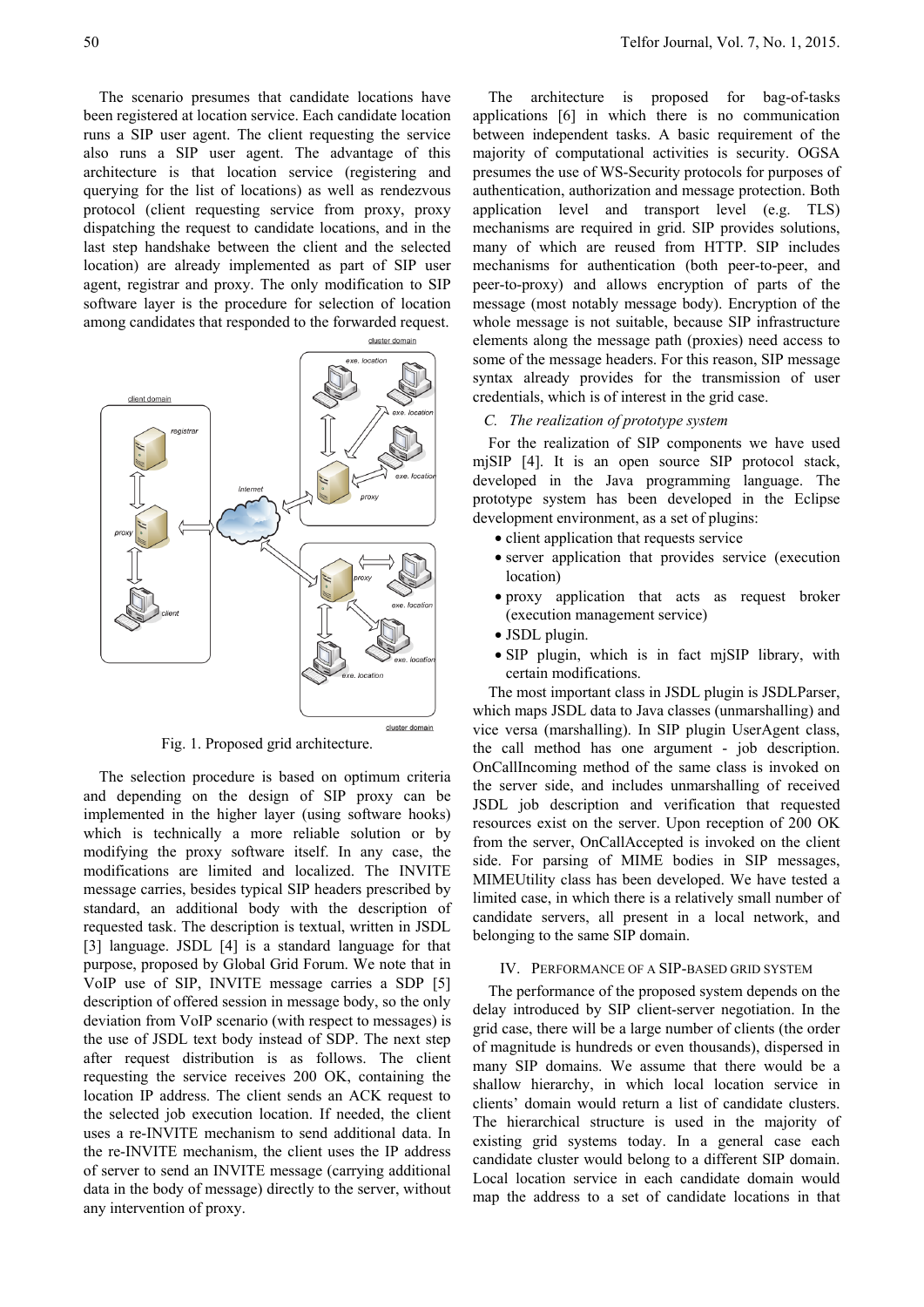domain. Each candidate location that is available and provides a requested service would respond with 200 OK, and that message would be routed over the proxy in a candidate cluster to the proxy in the client domain. The total time for distributing the request in case of prototype system is:

$$
T_{total} = T_{client\_to\_local\_proxy} + T_{location\_query\_in\_client\_domain} + T_{forwarding\_requests} + T_{collecting\_answers} + T_{selecting\_candidate} + T_{local\_proxy\_to\_client}
$$
\n(1)

In all calculations, we assume that there is an available server at the moment, thus no waiting in queue is required. It can be assumed that:

$$
T_{client\_to\_local\_proxy} + T_{local\_proxy\_to\_client} = RTT_{in\_client\_domain} \tag{2}
$$

If we consider now the hypothetical grid, T<sub>client to local proxy</sub> is exactly the same as in the prototype, T<sub>location\_query\_in\_client\_domain</sub> is approximately very close, and can be assumed to be the same.

Similarly to 2, it can be assumed that:

$$
RTT_{inter\_domain} = T_{proxy\_to\_cluster\_proxy} + T_{cluster\_proxy\_to\_proxy} \tag{3}
$$

T<sub>cluster</sub> proxy to server + T<sub>server</sub> to cluster proxy =  $RTT_{in$  cluster domain (4)

$$
RTT_{in\_cluster\_domain} = RTT_{in\_client\_domain}
$$
 (5)

T<sub>location</sub> <sub>query</sub> in both cases, cluster and client domain, has the following components.

$$
T_{location\_query} = RTT_{intra\_domain} + T_{processing\_query\_request} +
$$
  
 
$$
T_{processing\_query\_response}
$$
 (6)

A maximum message size when using SIP over UDP is 65536 bytes. But the standard prescribes that SIP implementation should use a congestion controlled transport protocol (RFC 2914), such as TCP, if the size of request is within 200 bytes of MTU, or if it is larger than 1300 bytes, and MTU is unknown. The response should be sent using the same connection (if the request was sent using a connection oriented protocol, and the connection is still open), otherwise the value of Via header determines the transport that would be used.

It can be estimated that depending on the values of other message headers, REGISTER response of 1500 bytes can carry around 24 Contact headers. A message of 1300 bytes would carry around 20 Contact headers. That allows the realization of location query over UDP, without fragmentation, for a grid of 20 clusters, with 20 candidates in each cluster.

In the hypothetical grid case,

```
T_{\text{total}} = 3*RTT_{\text{in}} client domain + 3*RTT_{\text{in}} cluster domain +
```
 $max\{RTT_{inter\ domain}\} + T_{processing\ current\ current\ current\ circuit}$  =  $T_{other\ domain}$  +

```
Tprocessing_query_response_in_client_domain +
```

```
T_{\text{processing\_query\_request\_in\_cluster}} + T_{\text{processing\_query\_response\_in\_cluster}} +T_{\text{selecting candidate}} (7)
```
In our prototype system we have used XML bodies in REGISTER messages to convey the descriptions of server

features. It is the same concept that is used for conveying CPL scripts in IP telephony [7]. This allows us to implement logic for matching of required resources/features with server descriptions – on the proxy side. The measurements have shown that a rise in  $T_{\text{selecting candidate}}$  does not follow linearly a rise in the number of candidates. This is a consequence of the use of general purpose operating system and Java virtual machine. We present the cumulative distribution function of T<sub>selecting</sub> candidate in Fig 2. For comparison, CDF of normal distribution is given. Note that:

 $T_{\text{selecting\_candidate}} = 4.196$  msec  $σ = 1.169$  msec T<sub>selecting</sub> candidate in bare miSip  $= 1.647$  msec

When compared to 7 msec which is  $RTT_{in$  client domain, measured in our network the  $T_{\text{selecting candidate}}$  is significant. But in a hypothetical grid, the max $\{RTT_{inter domain}\}$  is potentially the dominant component, far outreaching T<sub>selecting</sub> candidate. As it is well known, RTT for intercontinental and satellite links can reach 400 ms. On the other hand, the time components for processing query requests and responses are smaller than  $T_{\text{selecting candidate}}$ .

In some implementations, including mjSIP, registrar and proxy are collocated. In that case  $(RTT_{inclient domain} +$  $RTT_{in\_cluster\_domain}$ ) should be subtracted from  $T_{total}$ . Also, the time components for processing query requests and responses should be lowered, because only the most relevant information is carried in function calls – there is no overhead in building/parsing messages.



Fig. 2. CDF of duration of candidate selection procedure.

## V. THE MATHEMATICAL MODEL OF SIP-BASED GRID PROTOTYPE

In order to successfully run and make use of a distributed system, the system provider needs to know several operational parameters, such as the probability that k servers are busy, average queue length, average waiting time, etc. To obtain these values, the system should be mathematically modeled and possibly simulated. In this section we list formulas for operational parameters of queuing systems that can be used for modeling computing grids. Some of the systems have not been solved analytically, or the formulas are not practical for use. Therefore we list two approaches for the numerical solution of these systems.

When modeling out SIP grid system, if we have in mind the general case, the system can be modeled as an M/G/n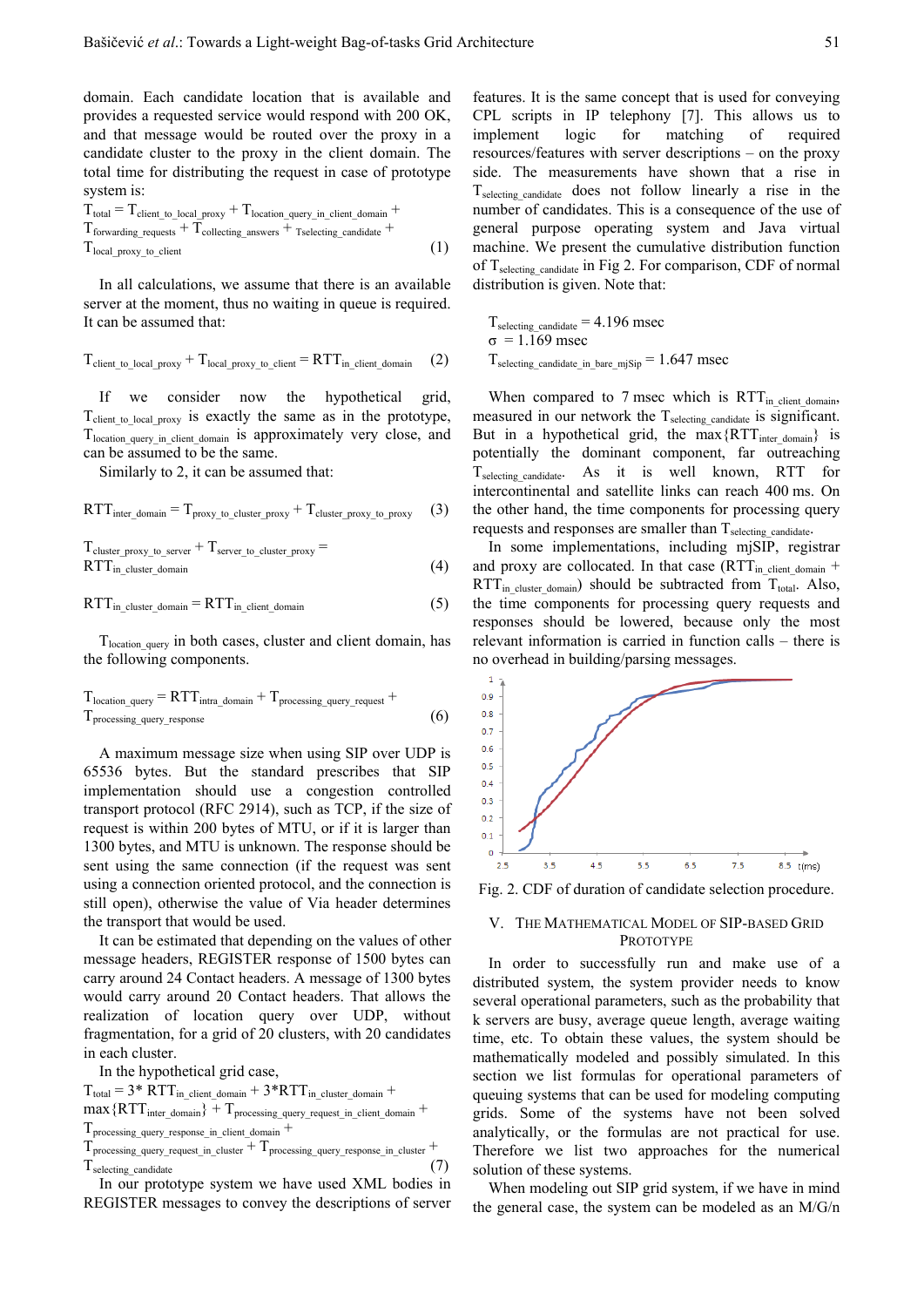system in the Kendall notation, see Fig 3. This applies to a bag-of-tasks system. For a more general grid system (e.g. that supports workflow) the model is based on a servicing network. Typically, each node in the network is modeled as M/M/n and the communication channels between nodes as M/M/1 systems. This is sometimes referred to as an  $M/M/n + M/M/1$  model.



Figure 1. Queuing system with n servers and one incoming queue of service requests.

Returning to our system, the arrivals are Markovian and can be modeled as a Poisson process. Service times have a general distribution. There are n servers in the system. A special case of this system is M/G/1, a system with one server. Pollaczek [8] provided the formulas for M/G/1 system in the first half of the 20th century. The formulas have been interpreted by Khintchine [9], using the mathematical apparatus developed by Markov and Kolmogorov.

The Pollaczek-Khintchine formulas are given here:

$$
W = \frac{A \cdot s}{2(1-A)} \cdot \varepsilon
$$
  
\n
$$
W = \frac{V}{1-A}
$$
  
\nWhere,

$$
V=A\cdot\frac{s}{2}\cdot\varepsilon=\frac{\lambda}{2}\cdot m_2
$$

*W* is the mean waiting time for all customers, *s* is the mean service time, *A* is the offered traffic,  $\lambda$  is the arrival intensity,  $m_2$  is the second moment of service time distribution, and  $\varepsilon$  is the form factor of the holding time distribution.

The mean value of the busy period is:

$$
m_{T1} = \frac{s}{1 - A} \tag{9}
$$

The busy period is a period from the moment when all servers get busy until the moment when a customer leaves

the system. On the other hand, the mathematical modeling of M/G/n system is still an open issue, and many performance metrics are still unknown.

If we consider our laboratory prototype, we can assume a constant service time, in which case the model is M/D/n. This can be assumed for a grid system that provides a single type of service, using a set of servers that are based on the same hardware and software platform. However, the characteristics of the operating system should be considered as well.

The special case of M/D/n is the system with one server and a constant service time. The M/D/1 type of system has been analyzed by Erlang, who found the waiting time distribution, and Fry, who contributed the state probabilities formula.

The mean waiting time for M/D/1 system is:

$$
W = \frac{A \cdot h}{2(1-A)}\tag{11}
$$

where *h* is a constant service time. The mean value of busy period for the same system is:

$$
m_{T1} = \frac{h}{1 - A} \tag{12}
$$

State probabilities for M/D/n system are, in case that  $A \leq$ n:

$$
p(i) = \left\{ \sum_{j=0}^{n} p(j) \right\} \cdot p(i,h) + \sum_{j=n+1}^{n+i} p(j) \cdot p(n+i-j,h),
$$
  
  $i = 0,1...$  (13)

where  $p(i,h)$  is the probability that there are *i* calls in time interval *h*. In order to obtain the explicit mathematical solution, generating functions are used [10]. The waiting time distribution is given by Crommelin's formula [11]:

$$
P(W \le t) = 1 - \sum_{i=0}^{n-1} \sum_{k=0}^{i} p(k) \sum_{j=0}^{\infty} \frac{\{A(j-\tau)\}^{(T+j+1)n-1-i}}{\{(T+j+1) \cdot n-1-i\}!} (14)
$$

where *A* is offered traffic, and

 $t = h \cdot T + \tau$ 

$$
0\leq \tau\leq h.
$$

However this formula is not practical for calculation.

The realistic model of grid should include a queue. The state probabilities for a finite queue system M/D/1/k can be obtained in the following way. The system has *k* waiting positions and one server, that is  $(k+1)$  states. The formulas for *k-*1 states follow from the state probabilities for M/D/1 system:

$$
p_{i+h}(i) = \{p_i(0) + p_i(1)\}p(i,h) + \sum_{j=2}^{i+1} p_i(j) \cdot p(i-j+1,h), i = 0,1... \tag{15}
$$

That gives *k-*1 equations. Additional two equations are:

$$
\sum_{j=0}^{k} p_j(i) = 1
$$
\n
$$
A = 1 - p_k(0) + A \cdot p_k(k)
$$
\n(16)

The last equation stems from the so called PASTA property of this type of system.

We mention here two approaches, one providing a simpler formula for an already existing solution, and the other one for obtaining performance metrics of a queuing system that has not been solved analytically.

Franx [12] showed that the waiting time probability for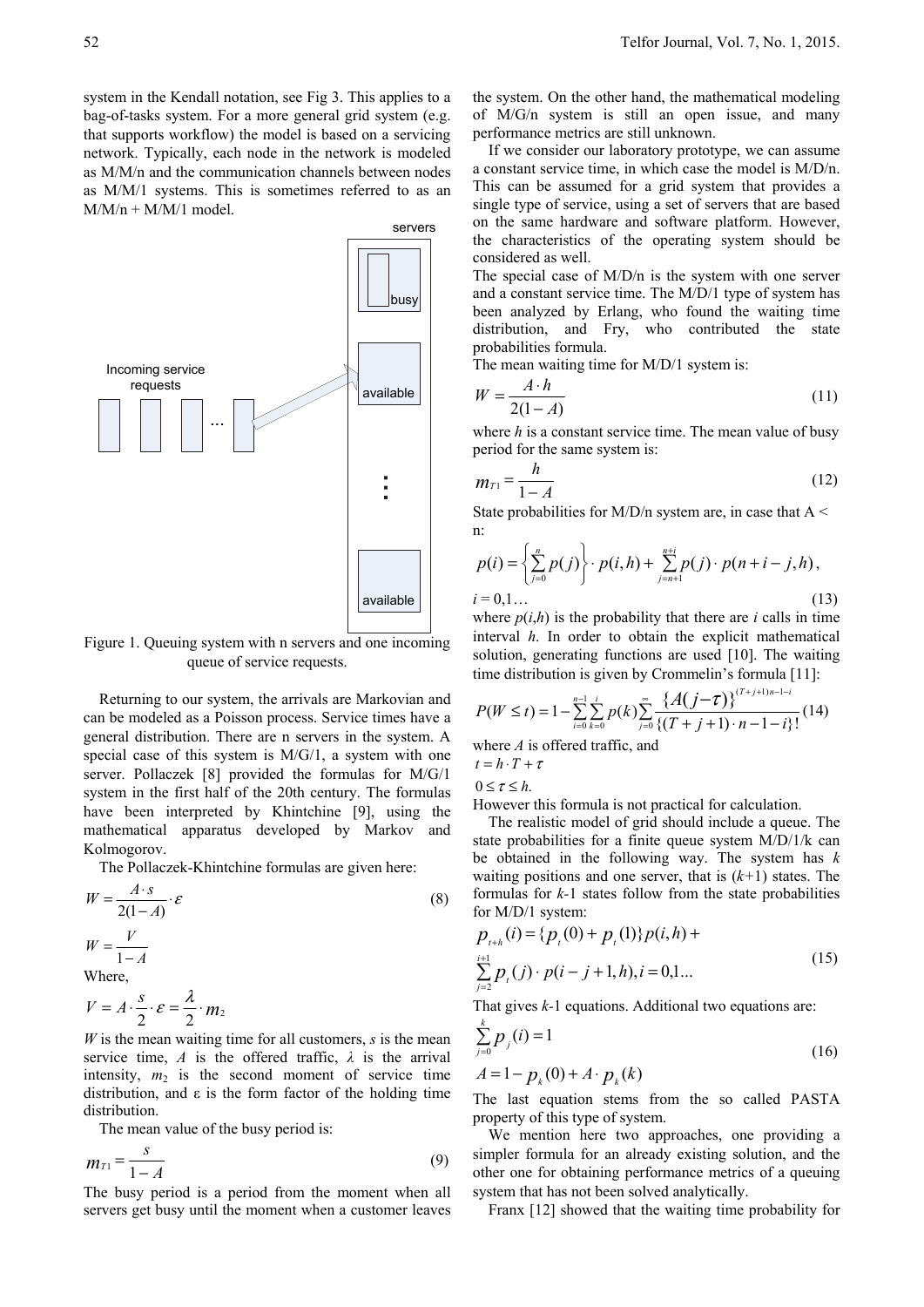M/D/n is:

$$
P(W \le x) = e^{-\lambda(kD-x)} \sum_{j=0}^{kn-1} Q_{kn-j-1} \frac{\lambda^j (kD-x)^j}{j!},
$$
 (17)

$$
(k-1)D \le x \le kD, Q_m = \sum_{0}^{m} q_i
$$

where  $q_i$  is the probability of queue length *i*. It is obtained by solving a set of linear equations:

$$
q_{0} = \sum_{j=0}^{n} q_{j} \sum_{m=0}^{n-j} \frac{(\lambda D)^{m}}{m!} e^{-\lambda D}
$$
  
\n
$$
q_{i} = \sum_{j=0}^{i+n} q_{j} \frac{(\lambda D)^{i+n-j}}{(i+n-j)!} e^{-\lambda D}, i > 0
$$
\n(18)

The equations can be solved using the fast Fourier transform and a geometric tail approach [13].

Khazaei and Misic [14] show that the Laplace-Stieltjes transform W\* of waiting time distribution W for M/G/n system is:

$$
W^*(s) = Q (1-s/\lambda), \text{ where } Q \text{ is the queue length and equals}
$$
  
 
$$
Q(z) = \sum_{k=0}^{n-1} \pi_k + \sum_{k=n}^{2n} \pi_k z^{k-n}
$$
 (19)

where  $\pi_k$  is the equilibrium probability distribution for the number of tasks present at arrival instants

 $\pi_k = \lim_{m \to +\infty} P(q_n = k)$  and  $q_k$  is the number of tasks present

in the system at the moment of *m*-th arrival.

The steady state probabilities  $\pi_k$  are obtained numerically from balance equations

$$
\pi_i = \sum_{j=0}^{2m} \pi_j p_{ji}, 0 \le i \le 2m
$$
 (20)

and normalization equation

$$
\sum_{i=0}^{2m} \pi_i = 1.
$$
 (21)

As already noted, M/M/n model has often been used for the modeling of grids in the existing literature, but recent research [15] highlights the advantages of M/D/n model. For the modeling of communications' channel, the authors use M/D/1 system. The simulation results are compared to two models  $(M/M/n + M/M/1$  and  $M/D/n + M/D/1$ ). The relative error for varying workloads on a single grid node in case of the  $M/D/n + M/D/1$  model does not surpass 7%. while for the  $M/M/n + M/M/1$  model it almost reaches 25%, depending on the workload.

#### VI. THE IMPROVED ARCHITECTURE

SIP protocol provides means for further optimization. The solution is based on SIP presence service [16]. The foundation of presence service is the SIP event notification mechanism [17]. The mechanism is an implementation of publish-subscribe design pattern [18], adapted to SIP architecture. The presence service stores and distributes presence information. The service architecture recognizes three types of participants: server and two types of clients: presentities and watchers. We propose the use of subscribers, which is a specific type of watcher. Changes in presence information are distributed from presentities to subscribers, via servers and using event notifications. Based on presence mechanism a proxy application can be built that keeps evidence on the state of registered candidate locations: whether they are currently engaged in the service of clients or available for a new service request. The network traffic during request distribution in a cluster is reduced, compared to the case when the request is forwarded to all suitable servers. The system described above can implement standard HRN (Highest Response Next) [19] scheduling schemes too. When notification from a presence server about the availability of a server is received, the job queue is checked and if not empty, selection of a candidate is performed for the selected job. The procedure can be as simple as taking the job from the head of the queue, which implements the standard FCFS (First Come First Served) scheme, or the queue can be iterated to find a job that suits some criteria, as for example in the SJF (Shortest Job First) scheduling scheme.

## VII. RELATED WORK

Grid computing has already been researched for more than a decade. We mention here some of existing literature. To the best of our knowledge, a similar approach for use of SIP in this area has not been published.

GRAM job management system is a part of Globus Toolkit [20], a widely used grid platform, that has been developed since late 1990s. Globus supports hierarchical organization of grid. HTCondor, until 2012 known as Condor [21] is a workload management system that provides job queueing, resource monitoring, and resource management among other features. HTCondor-G is its scheduler, compatible with Globus - it can rely on GRAM for managing of remote jobs and GSI (Grid Security Infrastructure) for security. The advantage of SIP-based architecture compared to Globus and HTCondor is that it is a light-weight architecture, which requires a smaller number of software components, compared to the two. The only proposed grid architecture that makes use of SIP in available literature is [22], which is a wireless grid platform that uses SIP protocol and agents. SIP protocol is used for communication between users and agents, and between agents. Any modifications to SIP messages are not described (as JSDL used in message bodies in our proposal). The hierarchical architecture of grid and the use of SIP proxy for request brokering are specific to our proposal.

## VIII. CONCLUSIONS AND FUTURE WORK

The paper presents a SIP based bag-of-tasks grid architecture. SIP has been used as rendezvous protocol that provides infrastructure for distribution of requests, client-server negotiation, and registration of execution locations. A prototype that has been built using mjSIP protocol stack proves the viability of the proposed solution. The estimation of performance shows that request distribution time does not increase significantly with the increase of the size of the grid. The dominant component is maximum RTT which does not depend on the number of candidate locations in a cluster. On the other hand, the more dispersed the grid gets, the chance is that RTT of network paths could increase substantially in the case of slow networks, but grid administration can be used to exclude those paths and clusters. This reasoning